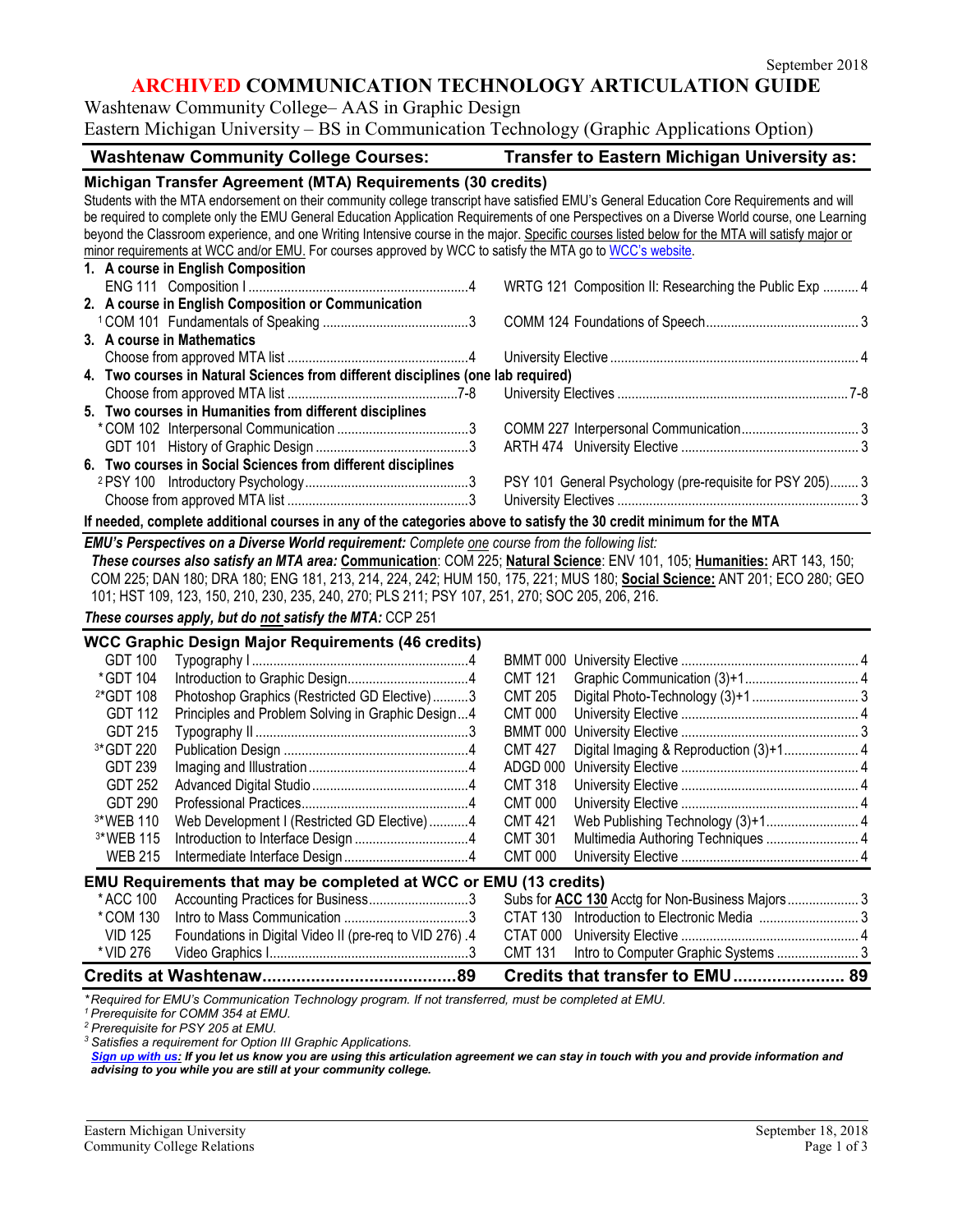# **ARCHIVED COMMUNICATION TECHNOLOGY ARTICULATION GUIDE**

Washtenaw Community College– AAS in Graphic Design Eastern Michigan University – BS in Communication Technology (Graphic Applications Option)

## **Completion of the Communication Technology Program at EMU**

| <b>Major Requirements</b><br><b>Media Production</b><br>CTAT 141 Digital Media Production for Non-Majors3<br>CTAT 331 Intermediate Radio Production & Direction (3)<br>CTAT 332 Intermediate TV Production & Direction (3)<br>Any approved 300 level production course (3) | (38 credits)<br>(6 credits) |
|----------------------------------------------------------------------------------------------------------------------------------------------------------------------------------------------------------------------------------------------------------------------------|-----------------------------|
| <b>Transmission Systems</b><br><sup>2</sup> CMT 305W Communication Transmission Systems 3<br>ELEC 120 Principles of Electrical Theory 3                                                                                                                                    | (9 credits)                 |
| Communication Theory and Practice (3 credits)<br>CTAC 354 Organizational Communication 3                                                                                                                                                                                   |                             |
| PSY 205 Quantitative Methods in Psychology 3                                                                                                                                                                                                                               |                             |
| <b>Management Skills</b><br>CMT 336 Electronic Publishing Technology 3                                                                                                                                                                                                     | (3 credits)                 |
| <b>Interdisciplinary Technology</b><br>CMT 409 Emerging Trends in Comm and Info Tech 3<br>CMT 425 Communication Technology & Social Change 3<br>CMT 470 Senior Seminar in Communication Technology2                                                                        | $(11 \text{ credits})$      |

#### **Suggested Sequence for completing the program:**

| <b>Fall Semester</b>   |                                                             | (12 credits)           |
|------------------------|-------------------------------------------------------------|------------------------|
|                        |                                                             |                        |
|                        |                                                             |                        |
| CMT 336                |                                                             |                        |
| <b>ELEC 120</b>        | or substitute approved by program advisor  3                |                        |
| <b>Winter Semester</b> |                                                             | (14 credits)           |
| CMT 408                |                                                             |                        |
| CMT 409                |                                                             |                        |
|                        |                                                             |                        |
|                        |                                                             |                        |
| <b>MKTG 360</b>        |                                                             |                        |
| <b>Fall Semester</b>   |                                                             | $(12 \text{ credits})$ |
|                        | CTAT 331, 332 F, pre-req: CTAT 141 (or CTAT 130, 131, 132)3 |                        |
|                        |                                                             |                        |
|                        |                                                             |                        |
|                        |                                                             |                        |

*\* If sufficient credits are not transferred, credits must be* 

<sup>1</sup> Satisfies EMU's Learning Beyond the Classroom requirement.

*<sup>2</sup> Satisfies EMU's Writing Intensive requirement.*